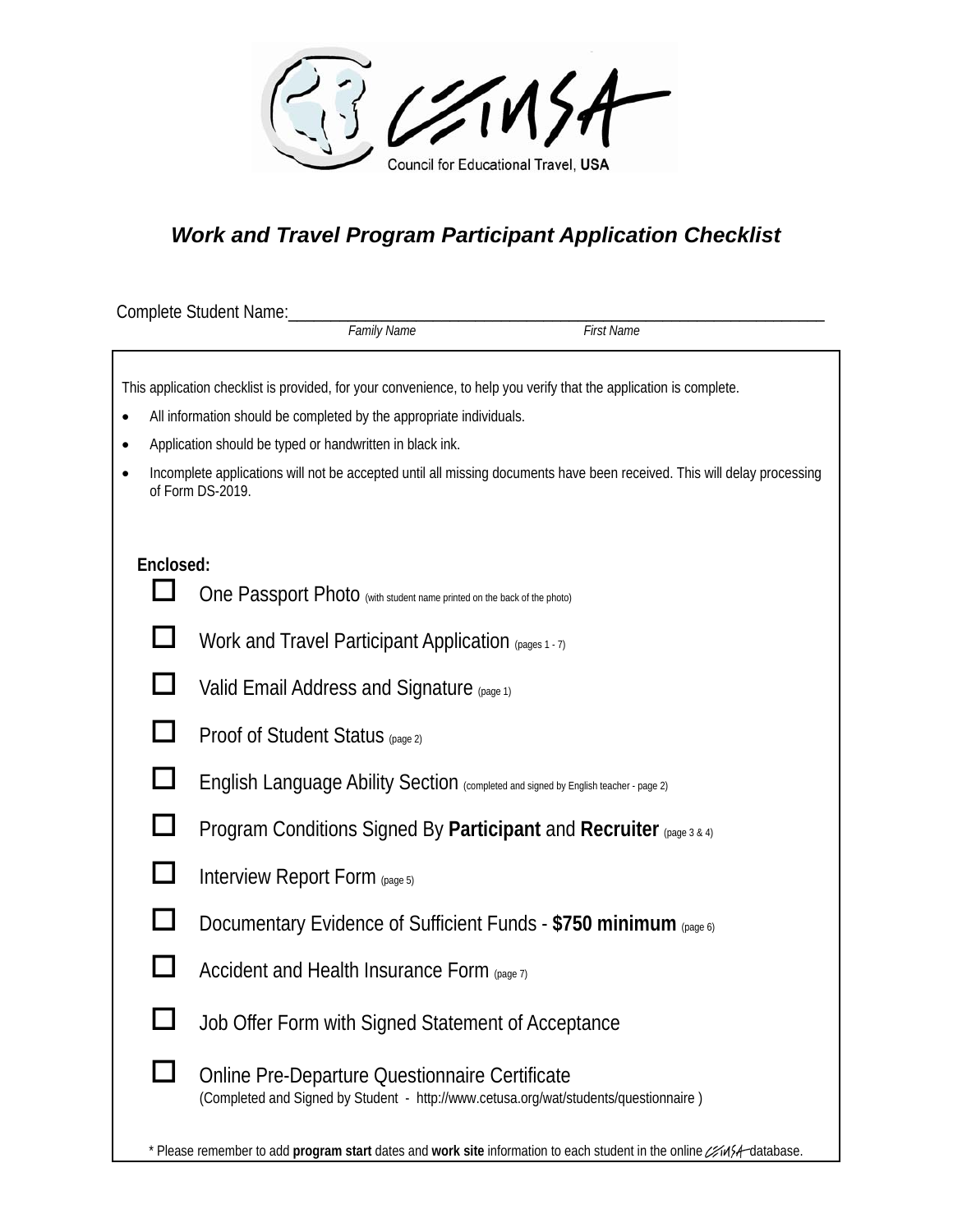|                                                                    | 121154<br>Council for Educational Travel, USA<br><b>Summer Work &amp; Travel</b><br><b>Application Form</b>                                                                                                                                                                                                                                                                                                                                                                                                                                                                    |                                               | Attach<br>1<br>Passport<br>Photo |
|--------------------------------------------------------------------|--------------------------------------------------------------------------------------------------------------------------------------------------------------------------------------------------------------------------------------------------------------------------------------------------------------------------------------------------------------------------------------------------------------------------------------------------------------------------------------------------------------------------------------------------------------------------------|-----------------------------------------------|----------------------------------|
| Personal Data to be completed by participant:                      |                                                                                                                                                                                                                                                                                                                                                                                                                                                                                                                                                                                |                                               |                                  |
|                                                                    |                                                                                                                                                                                                                                                                                                                                                                                                                                                                                                                                                                                |                                               |                                  |
|                                                                    | Postal Code: ___________City: ________________________________Country: _____________________________                                                                                                                                                                                                                                                                                                                                                                                                                                                                           |                                               |                                  |
| Female: $\Box$ Male: $\Box$                                        | Telephone: <sub>Country Code</sub> City Code Number Mobile: <sub>Country Code</sub> City Code                                                                                                                                                                                                                                                                                                                                                                                                                                                                                  |                                               | <b>Number</b>                    |
|                                                                    |                                                                                                                                                                                                                                                                                                                                                                                                                                                                                                                                                                                |                                               |                                  |
|                                                                    | Citizenship: Country Country Mationality: Country Residence: Country Residence Country                                                                                                                                                                                                                                                                                                                                                                                                                                                                                         |                                               |                                  |
|                                                                    | Social Security Number (if applicable): $\qquad -$                                                                                                                                                                                                                                                                                                                                                                                                                                                                                                                             |                                               |                                  |
|                                                                    | Have you previously participated on the Work and Travel Program? Yes $\Box$                                                                                                                                                                                                                                                                                                                                                                                                                                                                                                    | No <sub>1</sub>                               |                                  |
| <b>Emergency Contact:</b>                                          |                                                                                                                                                                                                                                                                                                                                                                                                                                                                                                                                                                                |                                               |                                  |
|                                                                    |                                                                                                                                                                                                                                                                                                                                                                                                                                                                                                                                                                                |                                               | City Code<br>Number              |
| <b>University Information:</b>                                     | Name of University: <u>contract the contract of the contract of the contract of the contract of the contract of the contract of the contract of the contract of the contract of the contract of the contract of the contract of </u>                                                                                                                                                                                                                                                                                                                                           |                                               |                                  |
| Official University Vacation Start Date: <u>Pay Monthelex vear</u> | Current Year of Study: _____Expected Month/Year to receive degree and/or diploma: $\frac{1}{\text{Normal}}$                                                                                                                                                                                                                                                                                                                                                                                                                                                                    | $End$ Date: $\frac{1}{\text{Day}}$ Month Year |                                  |
| <b>Email Requirement:</b><br>Email:                                | I understand that CETUSA utilizes email to communicate with me before, during and after my Summer Work and Travel Program. I agree to main-<br>tain an active email account and to provide this email address to CETUSA. I agree to advise CETUSA of any changes in my email address. I under-<br>stand that all information and materials sent to the email address I have provided CETUSA are treated as delivered. I am responsible for any nega-<br>tive consequences and/or additional costs that arise as a result of not providing CETUSA with an active email address. |                                               |                                  |
|                                                                    | <u> 1980 - Johann Barbara, martxa alemaniar amerikan a</u>                                                                                                                                                                                                                                                                                                                                                                                                                                                                                                                     |                                               |                                  |
| Day<br>Month<br>Year                                               | $\chi$<br>Participant's Signature                                                                                                                                                                                                                                                                                                                                                                                                                                                                                                                                              |                                               |                                  |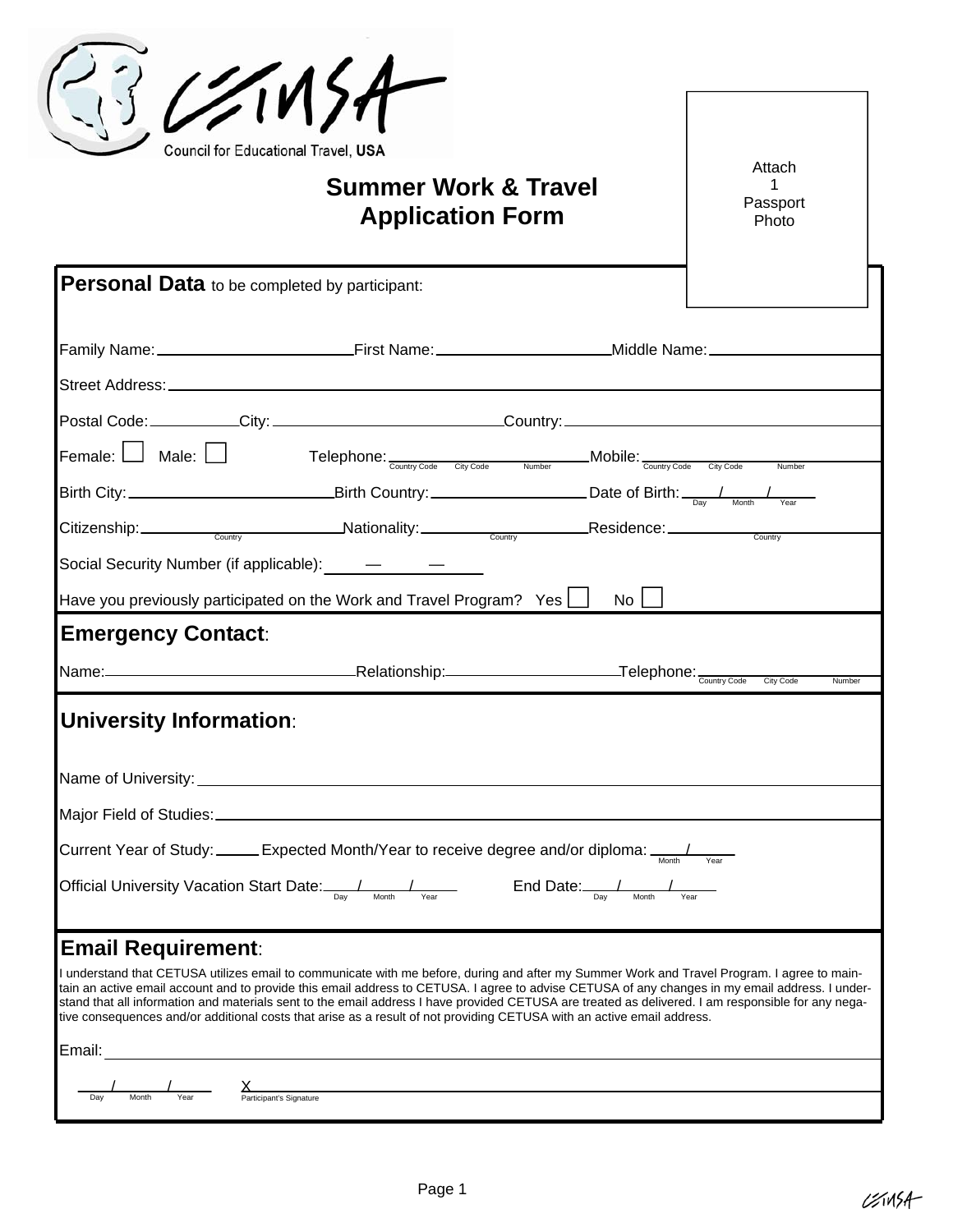23 C/M Council for Educational Travel, USA

 **Dear School Official,** 

**The student listed below is applying for a Summer Work & Travel Program in the United States. Your assistance in completing this form and returning it to the sponsoring agency in the student's home country is greatly appreciated.** 

**If you have reason to believe for any reason that this student is an inappropriate candidate for this program, will you please indicate so on a separate sheet of paper?** 

**Thank you very much for your cooperation,** 

 $12115A$ 

*PROOF OF STUDENT STATUS to be completed by a university official* 

|                                                                                                                                                                                                                                                                                                                                                                                                                                                                                           | is currently enrolled in our institution                                                                                                                                                                       |
|-------------------------------------------------------------------------------------------------------------------------------------------------------------------------------------------------------------------------------------------------------------------------------------------------------------------------------------------------------------------------------------------------------------------------------------------------------------------------------------------|----------------------------------------------------------------------------------------------------------------------------------------------------------------------------------------------------------------|
| as a full-time student for the academic year of ____________<br>Year                                                                                                                                                                                                                                                                                                                                                                                                                      |                                                                                                                                                                                                                |
|                                                                                                                                                                                                                                                                                                                                                                                                                                                                                           |                                                                                                                                                                                                                |
|                                                                                                                                                                                                                                                                                                                                                                                                                                                                                           |                                                                                                                                                                                                                |
| Year<br>Month<br>Dav                                                                                                                                                                                                                                                                                                                                                                                                                                                                      | School Seal                                                                                                                                                                                                    |
| Please attach a copy of the student's most current transcripts.                                                                                                                                                                                                                                                                                                                                                                                                                           |                                                                                                                                                                                                                |
| <b>ENGLISH LANGUAGE ABILITY</b> to be completed by an English teacher                                                                                                                                                                                                                                                                                                                                                                                                                     |                                                                                                                                                                                                                |
| Any applicant unable to communicate effectively in English is not qualified for the Summer Work and Travel Program.<br>Please do not recommend unqualified students.<br>Students who arrive in the U.S. and are unable to converse and perform the work they have applied for, due to lack of English,<br>٠<br>will lose program privileges and be required to return home.<br>Oral English Ability:<br>______ Fluent<br>Fluent<br>Written English:<br>Fluent<br>Listening Comprehension: | _____Fair<br>Poor<br>$\frac{1}{\sqrt{1-\frac{1}{2}}\sqrt{1-\frac{1}{2}}\cos\theta}$<br>$\frac{\phantom{0}}{\phantom{0}}\qquad\qquad\rm Good}$<br>$\overline{\phantom{a}}$ Fair<br>Poor<br>Good<br>Fair<br>Poor |
| Fluent: Extended vocabulary, precise in speech and comprehension.                                                                                                                                                                                                                                                                                                                                                                                                                         | Good: Moderate vocabulary, communicates reasonably well<br>but sometimes doesn't understand.                                                                                                                   |
| Fair: Basic vocabulary, limited speaking ability, understands when<br>spoken to slowly and clearly                                                                                                                                                                                                                                                                                                                                                                                        | Poor: cannot speak or understand English.                                                                                                                                                                      |
| Additional comments about the student's knowledge of English and his/her ability to function in an English-speaking work place:                                                                                                                                                                                                                                                                                                                                                           |                                                                                                                                                                                                                |
|                                                                                                                                                                                                                                                                                                                                                                                                                                                                                           |                                                                                                                                                                                                                |
|                                                                                                                                                                                                                                                                                                                                                                                                                                                                                           |                                                                                                                                                                                                                |
|                                                                                                                                                                                                                                                                                                                                                                                                                                                                                           |                                                                                                                                                                                                                |
| x<br>Teacher's Signature<br>Month<br>Year                                                                                                                                                                                                                                                                                                                                                                                                                                                 |                                                                                                                                                                                                                |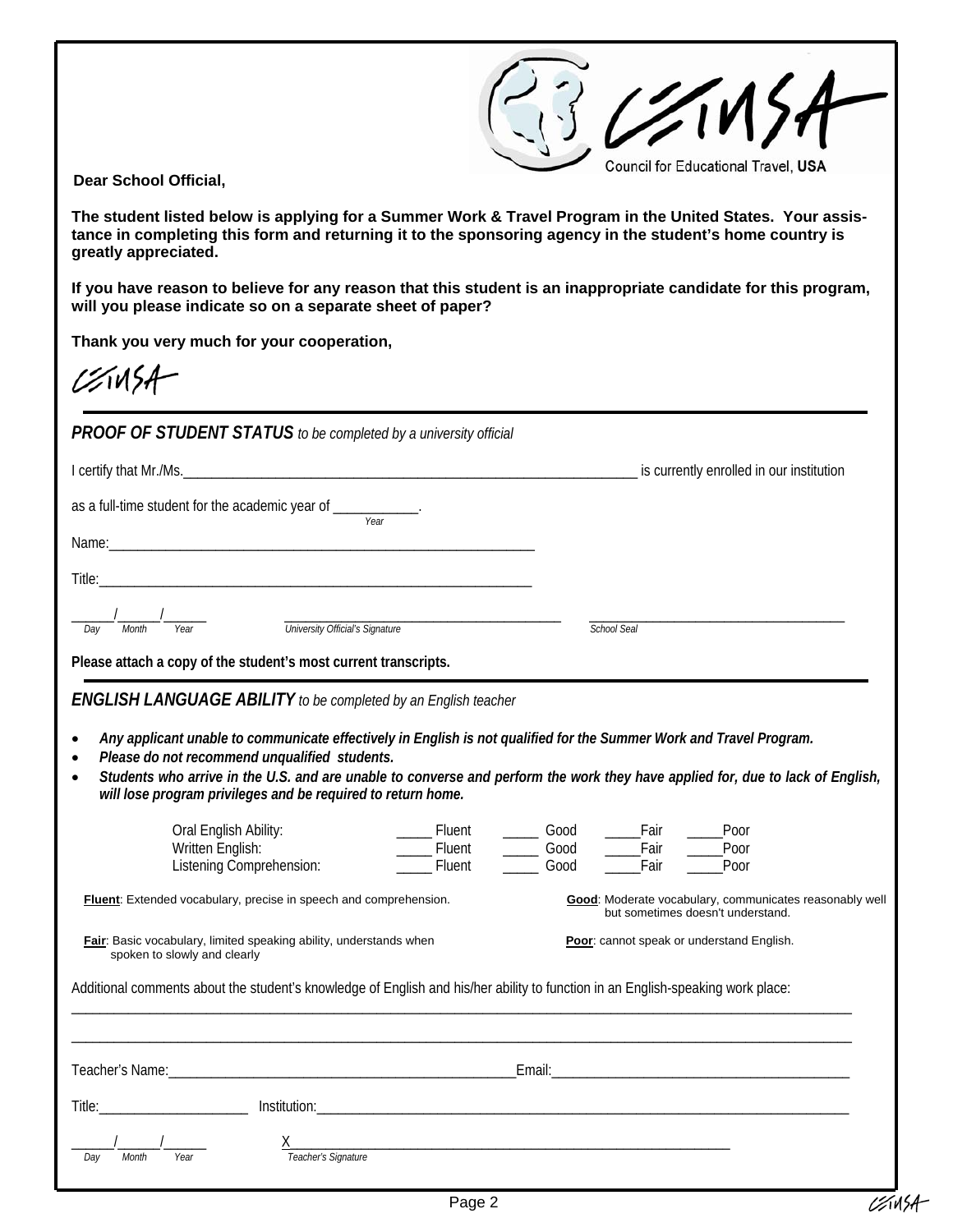|    | J-1 WORK AND TRAVEL PROGRAM CONDITIONS to be read, understood, signed and initialed by the participant                                                                                                                                                                                                                                                                                                                                                                                                                                                                                                                                                                                                                                                                                                                                                                                                                                    |
|----|-------------------------------------------------------------------------------------------------------------------------------------------------------------------------------------------------------------------------------------------------------------------------------------------------------------------------------------------------------------------------------------------------------------------------------------------------------------------------------------------------------------------------------------------------------------------------------------------------------------------------------------------------------------------------------------------------------------------------------------------------------------------------------------------------------------------------------------------------------------------------------------------------------------------------------------------|
| 1) | I understand that CETUSA will provide Form DS-2019 to me as a qualified student prepared and willing to comply with Summer Work/Travel<br>Program requirements. It is understood that CETUSA cannot guarantee that I will receive a J-1 visa from the U.S. Consulate. CETUSA has<br>no influence over decisions made by U.S. Consular Officers. J-1 visas are issued with the understanding that the participant will fulfill pro-<br>gram requirements and return to their home country at the conclusion of the program. The burden is on the participant to prove to the U.S.<br>Consul clear intention to do so.<br>Please Initial: ___________                                                                                                                                                                                                                                                                                       |
| 2) | I am aware that, in accordance with the program regulations, I am not authorized to be employed as a domestic employee in a United States<br>household, in a position that requires me to invest my monies to provide myself with inventory for the purpose of door-to-door sales, or in<br>employment involving any type of patient care.<br>Please Initial: <u>New York Contract Contract</u>                                                                                                                                                                                                                                                                                                                                                                                                                                                                                                                                           |
| 3) | agree to start work no earlier than the start date indicated on my Form DS-2019 and end work no later than the end date on my Form DS-<br>2019. My program status must be maintained in good standing. Failure to maintain good standing will result in dismissal from the program by<br>CETUSA, necessitating my immediate departure from the United States.<br>Please Initial: <b>Example 2019</b>                                                                                                                                                                                                                                                                                                                                                                                                                                                                                                                                      |
| 4) | If no earlier departure date is indicated on my I-94 card adjudicated by the United States Department of Homeland Security, I understand that<br>I may remain in the United States for up to, but not to exceed thirty (30) additional days after the program end date indicated on my Form DS-<br>2019.<br>Please Initial: ____________                                                                                                                                                                                                                                                                                                                                                                                                                                                                                                                                                                                                  |
| 5) | I agree to attend compulsory Pre-Departure Orientation meetings in my home country before departure to the United States.<br>Please Initial: ____________                                                                                                                                                                                                                                                                                                                                                                                                                                                                                                                                                                                                                                                                                                                                                                                 |
| 6) | I have read and understand all program rules, eligibility requirements and participant obligations. I am eligible for the program; I agree to<br>meet my obligations to my program sponsor and follow program rules. I understand that I am required, by law, to inform CETUSA of my US<br>address (residential address) upon arrival in the United States and to inform CETUSA of any address change within 10 days if I move.<br>Please Initial: <u>______________</u>                                                                                                                                                                                                                                                                                                                                                                                                                                                                  |
| 7) | I understand that I may not change jobs or accept a second job without the expressed written consent of CETUSA. If I am authorized to work<br>a second part-time job, I understand that the second job may not interfere with scheduled hours of the primary job position.<br>Please Initial: <u>______________</u>                                                                                                                                                                                                                                                                                                                                                                                                                                                                                                                                                                                                                       |
| 8) | Under CETUSA sponsorship, I am not allowed to quit my employment without prior consent from CETUSA. CETUSA will only grant consent<br>to leave an employer in rare instances. Permission to leave an employer should never be assumed. I will not quit my employment without<br>consulting with CETUSA. Job abandonment will likely result in termination of my program by CETUSA, necessitating my immediate departure<br>from the United States.<br>Please Initial: Networkship                                                                                                                                                                                                                                                                                                                                                                                                                                                         |
| 9) | I understand that the J-1 Evidence of Support document, or written job offer in whatever form it exists, defines the agreement between myself<br>and my employer for the duration of the program. The job position available to me will depend upon my English skills and interview with my<br>employer. I understand all positions require good oral communication skills. In signing the job offer, I am agreeing to all conditions, namely:<br>site of employment, job position, job responsibilities, salary, hours, scheduling, housing, employment start and end dates, as specified. Non-<br>compliance with any of the conditions is reason enough to be changed from the job position or terminated from employment. If the employer<br>terminates employment, CETUSA may, at its discretion, offer me another job or terminate my program.<br>Please Initial: _                                                                 |
|    | 10) I understand that there are initial costs upon arrival in the U.S., not limited to, but which are likely to include: securing housing, paying for<br>food, transportation and entertainment and being prepared in the event of an emergency such as a delay in the employment start date, the<br>need for relocation, or other. I understand that up to several weeks may pass while I work before I will begin receiving a paycheck from my<br>employer. I must have a minimum of \$750 available to bring with me to the United States to cover such costs. I understand, too, that I am<br>responsible for my own expenses related to all travel and all other personal expenses incurred prior to arrival at my job site and at the end of<br>my Work and Travel Program assignment until my return home. I fully understand and agree to accept the costs regarding lodging and trans-<br>portation.<br>Please Initial: Networks |
|    | 11) I am fully responsible for thoroughly reading and asking the recruiter for clarifications regarding: the program conditions stated above, the<br>refund policy if I resign from the program or am denied a J-1 visa, information provided in the Work and Travel Participant Handbook, and<br>information in the insurance brochure explaining insurance coverage. I understand how to use my medical insurance and will carry the insur-<br>ance telephone number and insurance identification card with me at all times.<br>Please Initial: Networkship                                                                                                                                                                                                                                                                                                                                                                             |
|    | 12) I agree to abide by all federal, state and local laws while in the United States. I agree to abide by the rules established by CETUSA stated<br>above. I understand that a violation of any law, regulation or rule could result in my dismissal from the program.<br>Please Initial: <u>__________</u>                                                                                                                                                                                                                                                                                                                                                                                                                                                                                                                                                                                                                               |
|    | 13) I authorize CETUSA to release information provided with this application for the purpose of placement at a CETUSA approved site. I under-<br>stand that this release may take the form of photocopy, verbal and/or electronic transfer of the information contained in this application.<br>Please Initial: Networkship                                                                                                                                                                                                                                                                                                                                                                                                                                                                                                                                                                                                               |
|    |                                                                                                                                                                                                                                                                                                                                                                                                                                                                                                                                                                                                                                                                                                                                                                                                                                                                                                                                           |

14) I have not had any person complete the application for me. I have been given sufficient time and guidance to read all program documents, ask questions, receive answers and sign. I further declare that I am not signing under any type of pressure and that my understanding of the above is clear. My signature at the bottom of this page indicates that I understand all of the above and agree to adhere to the program conditions to successfully complete my program. I recognize that any false statement on my part or submission of inaccurate documents or information may result in forfeiture of my place on this program with no entitlement to any refund of my fee or any expenditure. **Please Initial:**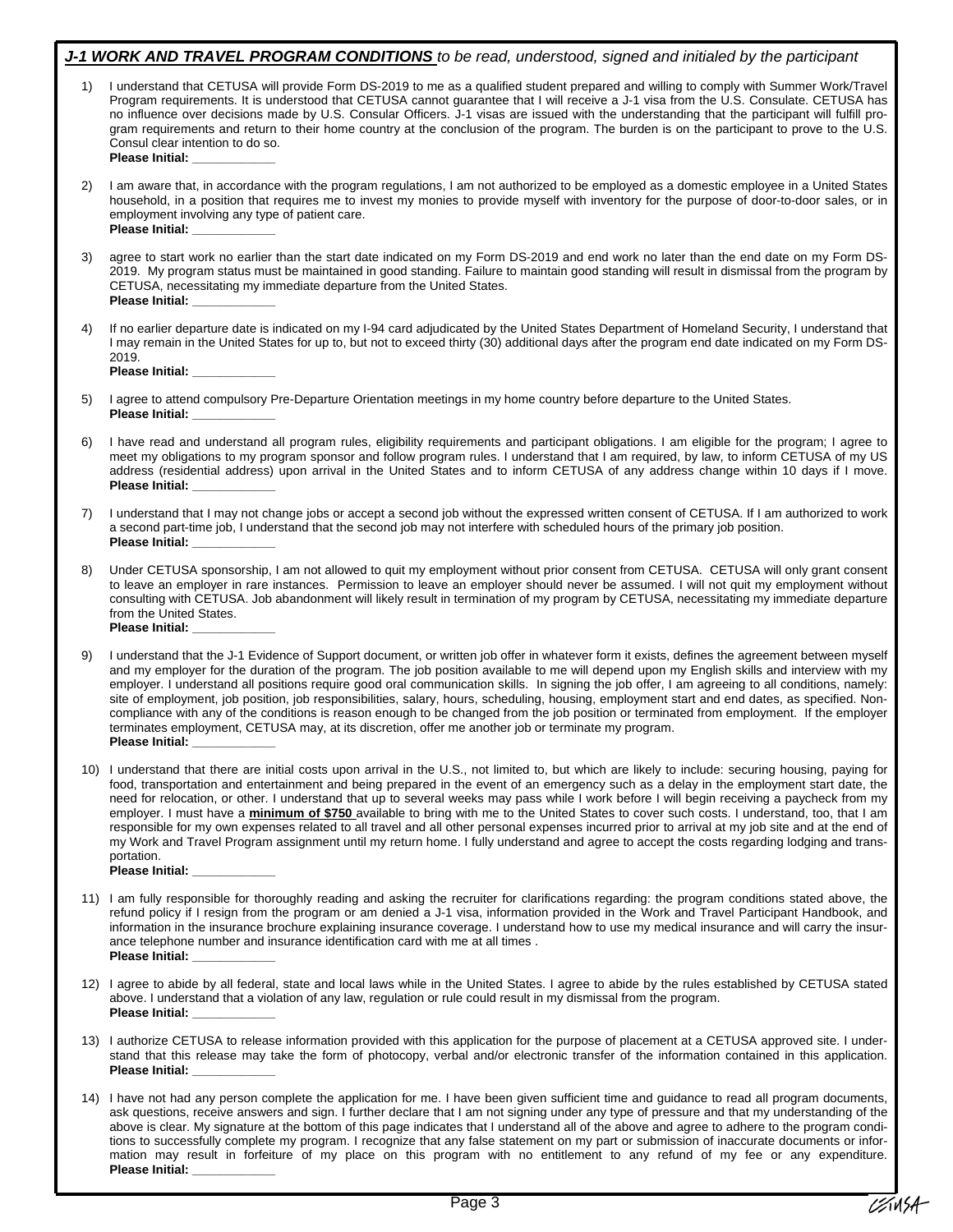## *LIABILITY RELEASE*

I, the undersigned, as the participant in a program organized and directed by Council for Educational Travel USA (CETUSA), hereby release CETUSA, its Officers, Board of Directors, and Agents from any and all current and future claims, charges, costs and/or causes of action for loss of property, personal injury, illness, accident or death sustained by the participant for the duration of the CET program, whether covered by insurance or not. I further understand and agree I am responsible for any loss, damage or injury caused during participation in the CETUSA exchange program.

I have not personally misrepresented, and I do not have knowledge of misrepresentation, on any portion of this application. In the event of misrepresentation, I understand that CETUSA may dismiss me from the CETUSA program and send me home. In the event of repatriation, I shall bear all costs incurred. I understand that any and all program fees are nonrefundable.

| Day | Month | Year | 'aı |
|-----|-------|------|-----|

## **Nontant**<br>Participant's Signature

## *COMPLETION OF PROGRAM*

I understand that the program ends on the end date indicated on my Form DS-2019 or on the date indicated on my I-94 card, whichever is earlier. CETUSA does not accept any responsibility for participants who remain within the country for longer than the time period indicated on the Form DS-2019.

Day Month Year Participant's Signature  $\frac{1}{\sqrt{2\pi}}$  X

- I have been given the opportunity to ask questions for clarification of the program conditions. Please Initial:
- I have been given sufficient time to read and understand the program conditions. Please Initial:
- I have not been hurried or coerced to sign the program conditions. Please Initial:
- I hereby sign my name as evidence that I understand the LIABILITY RELEASE and COMPLETION OF PROGRAM and agree to abide by the J-1 SUMMER WORK AND TRAVEL PROGRAM CONDITIONS:

| Dav | Month | Year | Participant's Signature |  |
|-----|-------|------|-------------------------|--|

Day Month Year Recruiter's Signature  $\frac{1}{2}$   $\frac{1}{2}$   $\frac{1}{2}$   $\frac{1}{2}$   $\frac{1}{2}$   $\frac{1}{2}$   $\frac{1}{2}$   $\frac{1}{2}$   $\frac{1}{2}$   $\frac{1}{2}$   $\frac{1}{2}$   $\frac{1}{2}$   $\frac{1}{2}$   $\frac{1}{2}$   $\frac{1}{2}$   $\frac{1}{2}$   $\frac{1}{2}$   $\frac{1}{2}$   $\frac{1}{2}$   $\frac{1}{2}$   $\frac{1}{2}$   $\frac{1}{2}$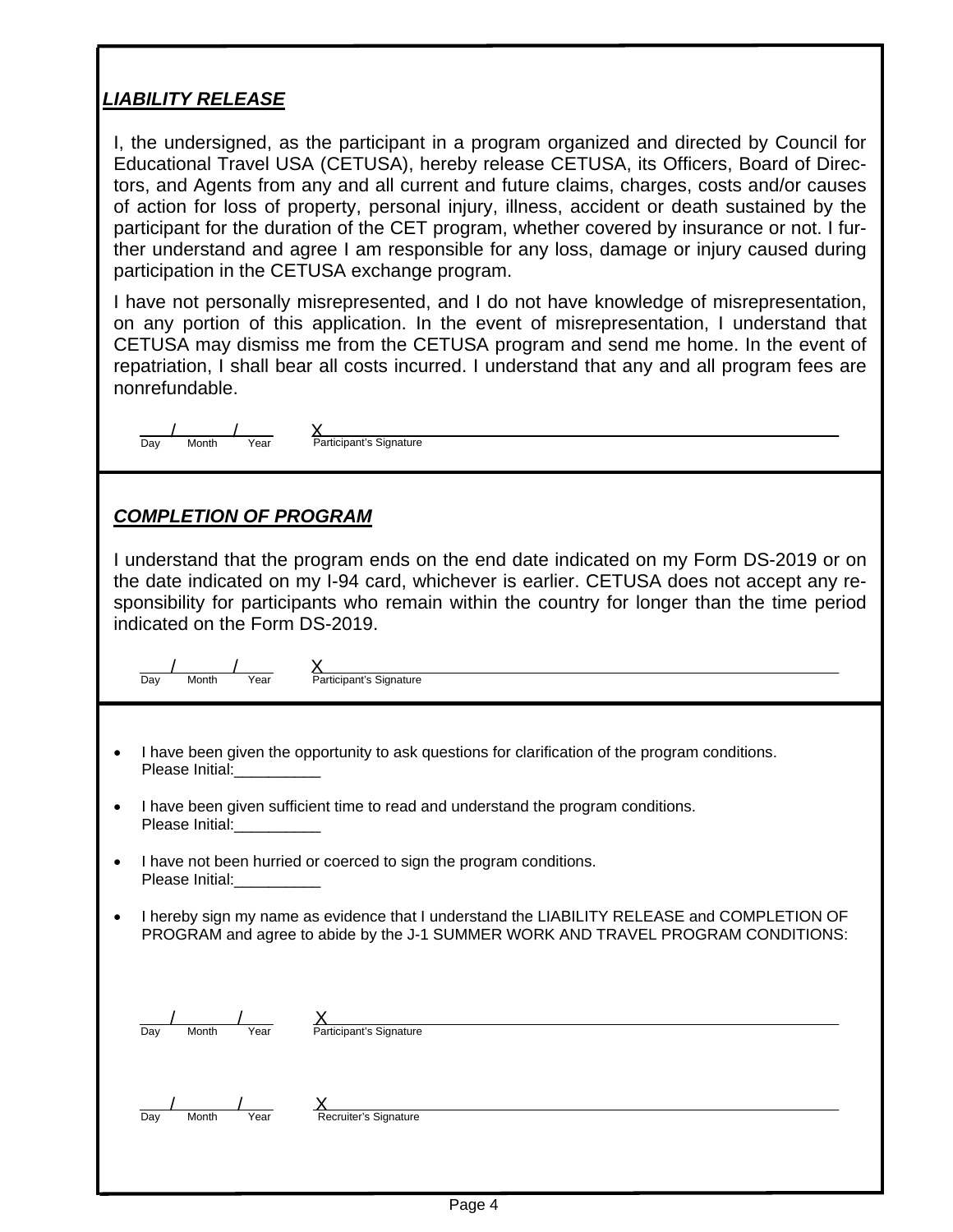|                                                                                                                                                                                                                                                                                                                                                                                                                                                                                                                                                                                                                                                                                                                                                                                                                                                                                                                                           | 221157<br>Council for Educational Travel, USA<br><b>Interview Report</b>                                                                                                                                                       |  |  |
|-------------------------------------------------------------------------------------------------------------------------------------------------------------------------------------------------------------------------------------------------------------------------------------------------------------------------------------------------------------------------------------------------------------------------------------------------------------------------------------------------------------------------------------------------------------------------------------------------------------------------------------------------------------------------------------------------------------------------------------------------------------------------------------------------------------------------------------------------------------------------------------------------------------------------------------------|--------------------------------------------------------------------------------------------------------------------------------------------------------------------------------------------------------------------------------|--|--|
|                                                                                                                                                                                                                                                                                                                                                                                                                                                                                                                                                                                                                                                                                                                                                                                                                                                                                                                                           | I will conduct this interview in English. Recruiters Initials: _________                                                                                                                                                       |  |  |
|                                                                                                                                                                                                                                                                                                                                                                                                                                                                                                                                                                                                                                                                                                                                                                                                                                                                                                                                           |                                                                                                                                                                                                                                |  |  |
|                                                                                                                                                                                                                                                                                                                                                                                                                                                                                                                                                                                                                                                                                                                                                                                                                                                                                                                                           |                                                                                                                                                                                                                                |  |  |
|                                                                                                                                                                                                                                                                                                                                                                                                                                                                                                                                                                                                                                                                                                                                                                                                                                                                                                                                           | What is the student's reason for applying to the program?                                                                                                                                                                      |  |  |
|                                                                                                                                                                                                                                                                                                                                                                                                                                                                                                                                                                                                                                                                                                                                                                                                                                                                                                                                           |                                                                                                                                                                                                                                |  |  |
| Does the student have any family or friends in the U.S.? $\Box$ Yes<br>If yes, please list full contact information:                                                                                                                                                                                                                                                                                                                                                                                                                                                                                                                                                                                                                                                                                                                                                                                                                      | $\Box$ No                                                                                                                                                                                                                      |  |  |
|                                                                                                                                                                                                                                                                                                                                                                                                                                                                                                                                                                                                                                                                                                                                                                                                                                                                                                                                           | Name: City/State: 2010 City / State: 2010 City / State: 2010 City / State: 2010 City / State: 2010 City / State: 2010 City / State: 2010 City / State: 2010 City / State: 2010 City / State: 2010 City / State: 2010 City / St |  |  |
| Please ask the student to discuss how participation of the Work & Travel Program will benefit him/her.<br>Does the student demonstrate a good understanding of his/her benefits?<br>Cultural Experience □ Gain better knowledge of the English language<br>$\Box$ Earn Money<br><b>Benefits:</b><br>Please ask the student to discuss his/her understanding of the student's obligations to CETUSA as the sponsor.<br>Does the student demonstrate a good understanding of his/her obligations?<br>Obligations: $\Box$ Register U.S. living address within 72 hours of arrival $\Box$ Contact CETUSA with any concerns/problems.<br>Update any address changes within 10 days<br>Do not quit your job without prior, written<br>consent from CETUSA<br>Please ask the student to discuss his/her understanding of the student's obligations to the employer.<br>Does the student demonstrate a good understanding of his/her obligations? |                                                                                                                                                                                                                                |  |  |
| Show up to work on time<br><b>Obligations:</b>                                                                                                                                                                                                                                                                                                                                                                                                                                                                                                                                                                                                                                                                                                                                                                                                                                                                                            | If you are unable to go to work due to illness or other reasons, call to<br>inform your employer                                                                                                                               |  |  |
| Treat all co-workers and management with respect                                                                                                                                                                                                                                                                                                                                                                                                                                                                                                                                                                                                                                                                                                                                                                                                                                                                                          | Must work until end date agreed to in the job<br>offer                                                                                                                                                                         |  |  |
| Is this student able to carry on a conversation in English? $\Box$ Yes                                                                                                                                                                                                                                                                                                                                                                                                                                                                                                                                                                                                                                                                                                                                                                                                                                                                    | ⊿No                                                                                                                                                                                                                            |  |  |
| How do you know? _                                                                                                                                                                                                                                                                                                                                                                                                                                                                                                                                                                                                                                                                                                                                                                                                                                                                                                                        |                                                                                                                                                                                                                                |  |  |
| Do you recommend this student and feel they will have a successful program?                                                                                                                                                                                                                                                                                                                                                                                                                                                                                                                                                                                                                                                                                                                                                                                                                                                               | Yes<br>No                                                                                                                                                                                                                      |  |  |
| How do you rate the student's verbal English skills?<br>Fluent: Extended vocabulary, precise in speech and comprehension.<br>Fair: Basic vocabulary, limited speaking ability, understands when spoken to slowly and clearly.<br>How do you rate the student's interpersonal skills?                                                                                                                                                                                                                                                                                                                                                                                                                                                                                                                                                                                                                                                      | Fluent<br>Fair<br>Good<br>Poor<br>Good: Moderate vocabulary, communicates reasonably well but sometimes doesn't understand.<br>Poor: cannot speak or understand English.<br>Excellent<br>Poor<br>Good<br>Average               |  |  |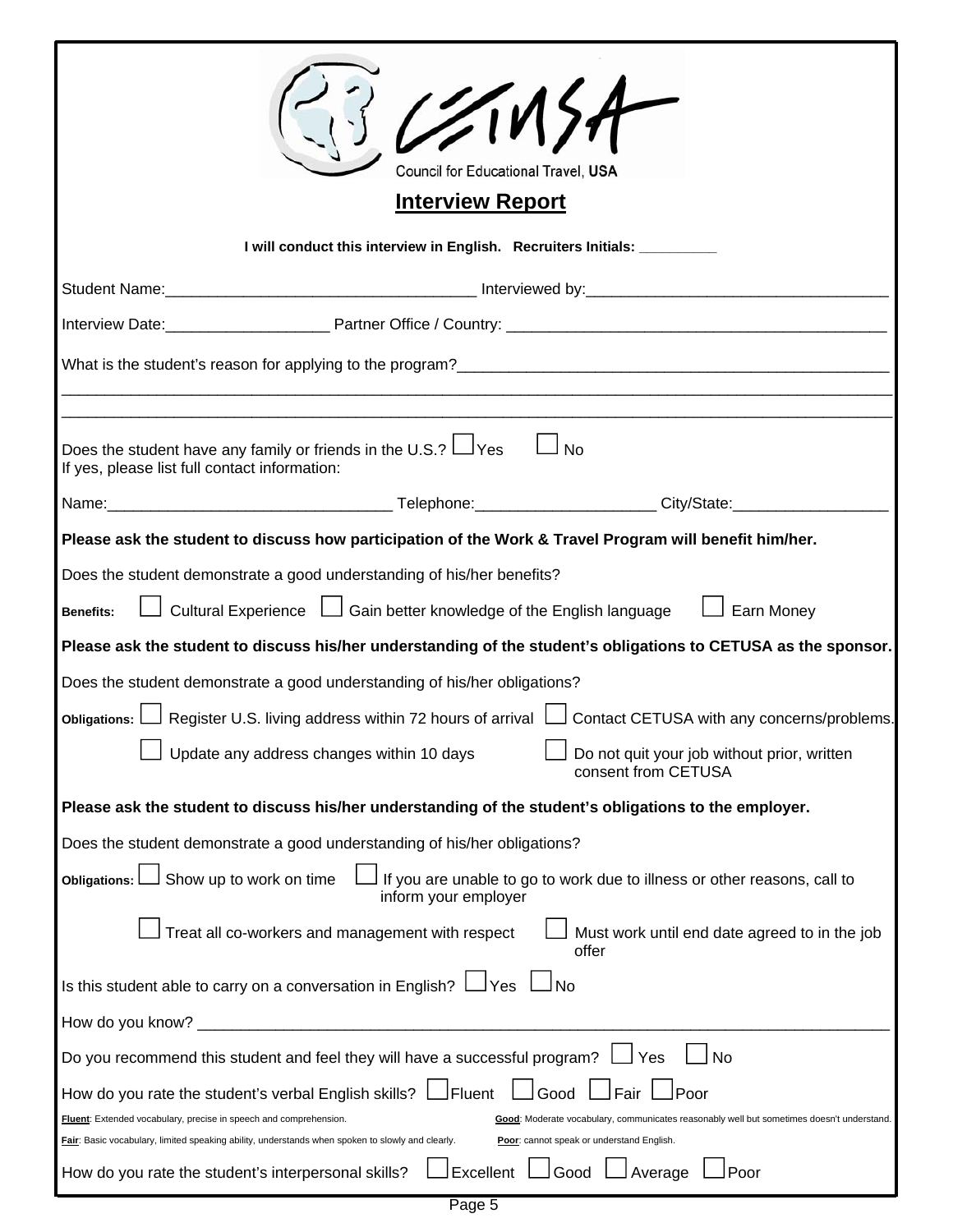|                                                                                                                              |     | 3 CSM5A<br>Council for Educational Travel, USA                                                     |                      |
|------------------------------------------------------------------------------------------------------------------------------|-----|----------------------------------------------------------------------------------------------------|----------------------|
|                                                                                                                              |     | <b>PROOF OF SUFFICIENT FUNDS</b>                                                                   |                      |
| (i.e. bank officer; attorney).                                                                                               |     | The following statement is to be completed and signed by a parent/guardian or legal representative |                      |
| This document is proof that you will have a minimum of \$750usp to be monetarily self-sufficient<br>upon arrival in the U.S. |     |                                                                                                    |                      |
| I, the undersigned, (Please PRINT name) _                                                                                    |     |                                                                                                    |                      |
| Declare that I am: $\Box$ Parent/Guardian $\Box$ Legal Representative                                                        |     |                                                                                                    |                      |
|                                                                                                                              |     |                                                                                                    | , who is enrolled in |
| CETUSA's Work and Travel program.                                                                                            |     |                                                                                                    |                      |
| I guarantee that he/she will be leaving for the U.S. with a minimum of \$750usp.                                             |     |                                                                                                    |                      |
| Parent/Guardian or Legal Representative's address:                                                                           |     |                                                                                                    |                      |
| Name                                                                                                                         |     |                                                                                                    |                      |
| <b>Address</b>                                                                                                               |     | City                                                                                               |                      |
| Postal Code                                                                                                                  |     | Country                                                                                            |                      |
| Telephone                                                                                                                    | Fax | Email                                                                                              |                      |
| Year<br>Day<br>Month                                                                                                         |     | Signature of Parent/Guardian or Legal Representative                                               |                      |